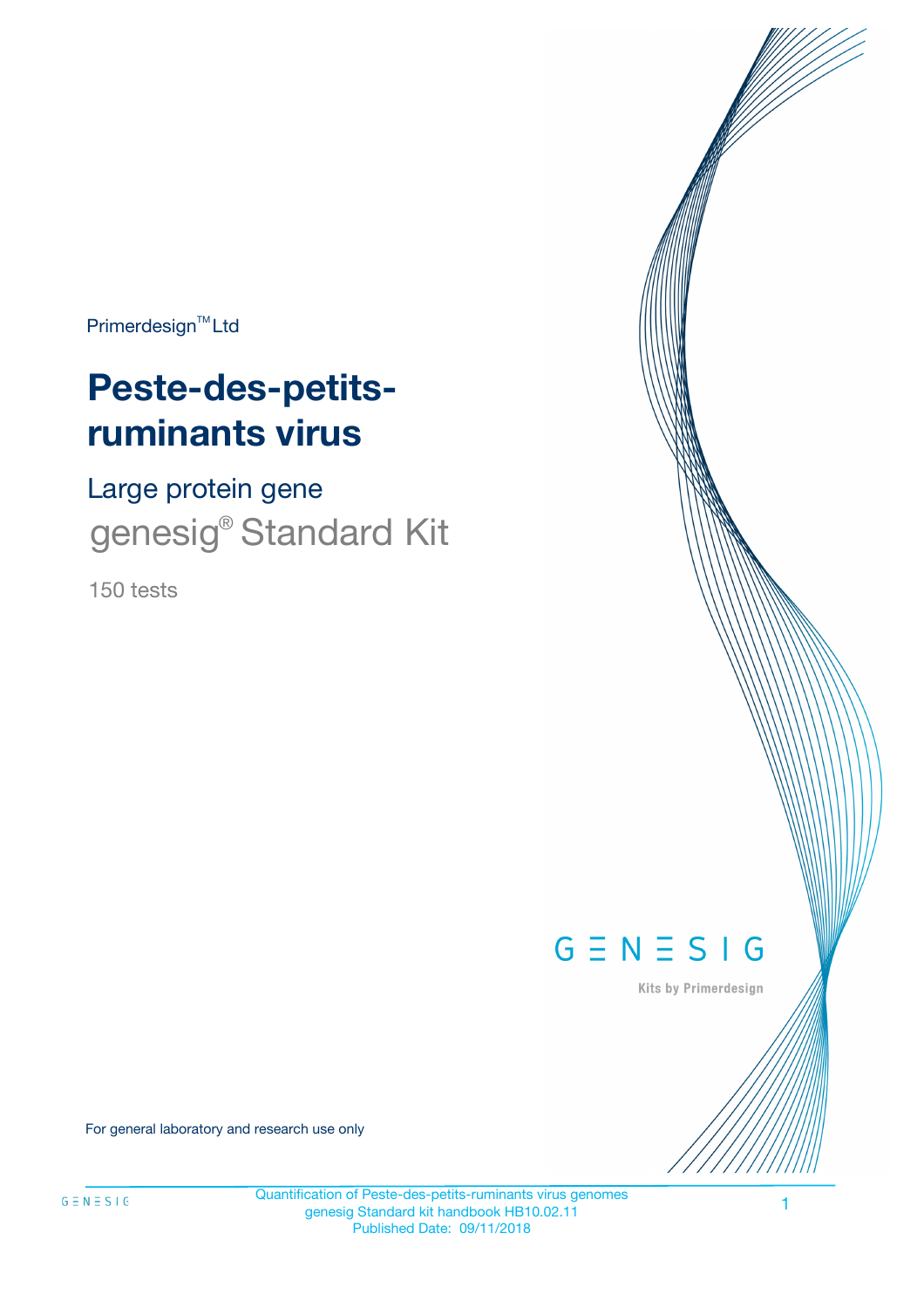# Introduction to Peste-des-petits-ruminants virus

Peste-des-petits-ruminants Virus (PPRV) also known as Ovine rinderpest is a single-stranded RNA virus of the Morbillivirus family. The genome of this virus comprises of approximately 16Kbp of negative-sense RNA arranged in a linear conformation. This virus infects goats and sheep in Africa and the Middle East causing a gastrointestinal illness that is fatal in up to 80% of acute cases.

This virus is highly contagious and spread between animals via contact with infected nasal secretion and excretions. After incubation of a period between 3 and 10 days, the infection may become apparent with clinical manifestations ranging from acute to chronic.

Acute infection present with a rise in body temperature with nasal discharge, visible damage to the nasal-mucosal membrane and diarrhea which may lead to emaciation, hypothermia and death in many cases.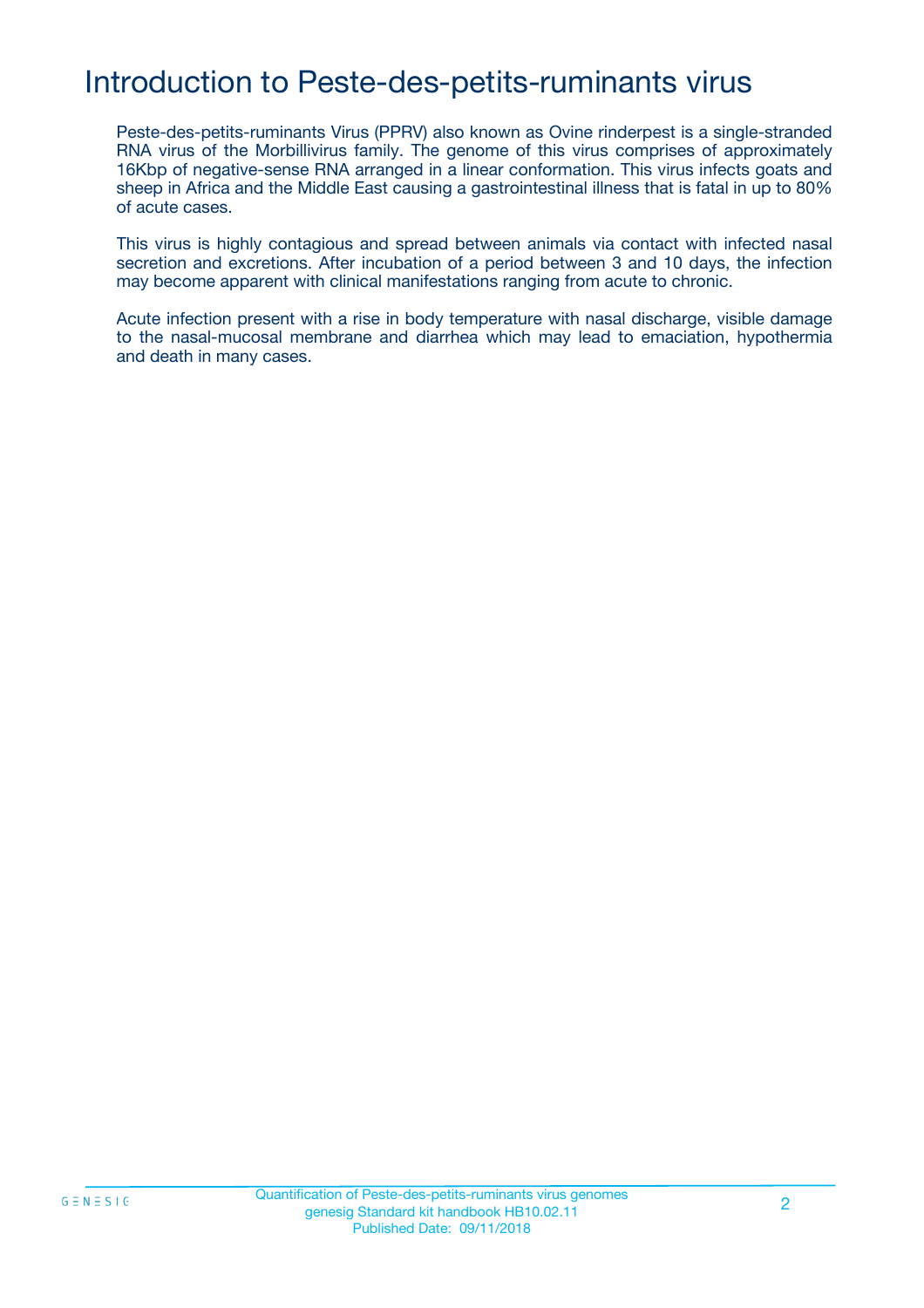# **Specificity**

The Primerdesign genesig Kit for Peste-des-petits-ruminants virus (PPRV) genomes is designed for the in vitro quantification of PPRV genomes. The kit is designed to have a broad detection profile. Specifically, the primers represent 100% homology with over 95% of the NCBI database reference sequences available at the time of design.

The dynamics of genetic variation means that new sequence information may become available after the initial design. Primerdesign periodically reviews the detection profiles of our kits and when required releases new versions.

The PPRV primers have has been designed for the specific and exclusive in vitro quantification of all PPRV isolates and do not detect other morbillivirues. The target sequence (Large protein) has a highly conserved region that is unique to PPRV and is the ideal marker for real time PCR based detection. The primers and probe sequences in this kit have 100% homology with over 95% of reference sequences in the NCBI database based on a comprehensive bioinformatics analysis.

If you require further information, or have a specific question about the detection profile of this kit then please send an e.mail to enquiry@primerdesign.co.uk and our bioinformatics team will answer your question.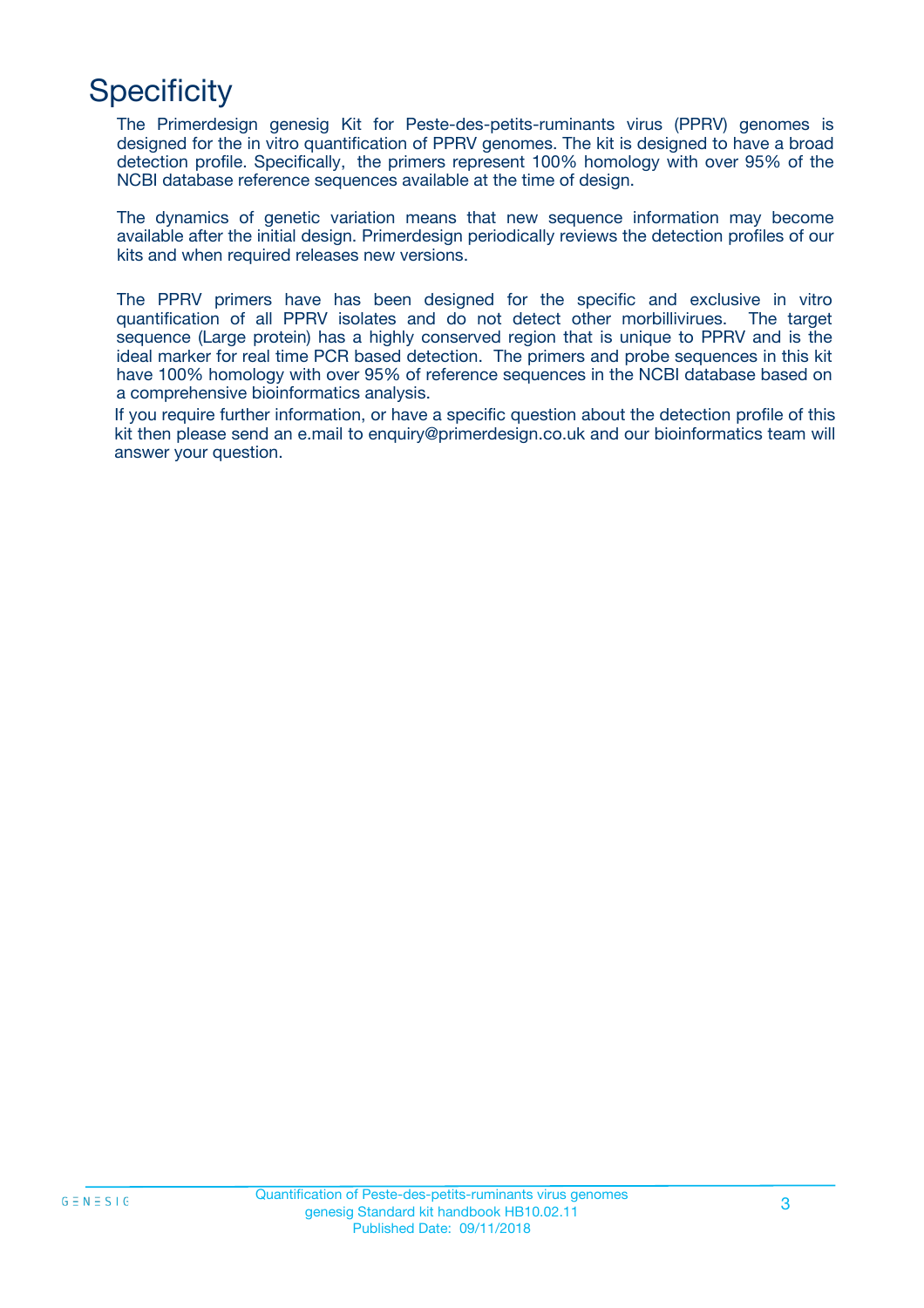# Kit contents

- **PPRV specific primer/probe mix (150 reactions BROWN)** FAM labelled
- **PPRV positive control template (for Standard curve RED)**
- **RNase/DNase free water (WHITE)** for resuspension of primer/probe mixes
- **Template preparation buffer (YELLOW)** for resuspension of positive control template and standard curve preparation

## **Reagents and equipment to be supplied by the user**

#### **Real-time PCR Instrument**

#### **Extraction kit**

This kit is recommended for use with genesig Easy DNA/RNA Extraction kit. However, it is designed to work well with all processes that yield high quality RNA and DNA with minimal PCR inhibitors.

**oasigTM lyophilised OneStep or Precision**®**PLUS OneStep 2X RT-qPCR Master Mix** Contains complete OneStep RT-qPCR master mix

**Pipettors and Tips**

**Vortex and centrifuge**

**Thin walled 1.5 ml PCR reaction tubes**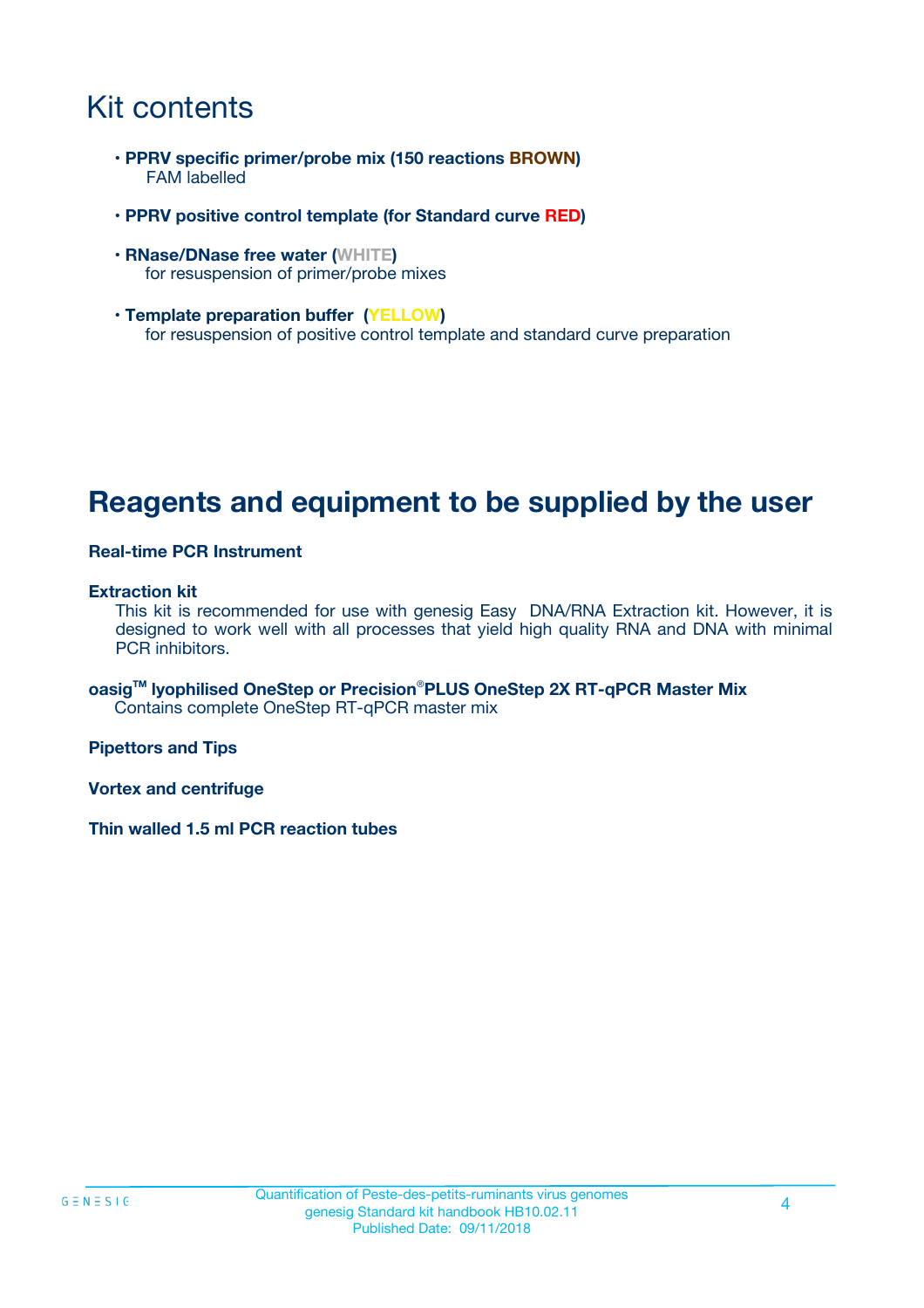### Kit storage and stability

This kit is stable at room temperature but should be stored at -20ºC on arrival. Once the lyophilised components have been resuspended they should not be exposed to temperatures above -20°C for longer than 30 minutes at a time and unnecessary repeated freeze/thawing should be avoided. The kit is stable for six months from the date of resuspension under these circumstances.

If a standard curve dilution series is prepared this can be stored frozen for an extended period. If you see any degradation in this serial dilution a fresh standard curve can be prepared from the positive control.

Primerdesign does not recommend using the kit after the expiry date stated on the pack.

### Suitable sample material

All kinds of sample material suited for PCR amplification can be used. Please ensure the samples are suitable in terms of purity, concentration, and RNA/DNA integrity. Always run at least one negative control with the samples. To prepare a negative-control, replace the template RNA sample with RNase/DNase free water.

### Dynamic range of test

Under optimal PCR conditions genesig PPRV detection kits have very high priming efficiencies of >95% and can detect less than 100 copies of target template.

### Notices and disclaimers

This product is developed, designed and sold for research purposes only. It is not intended for human diagnostic or drug purposes or to be administered to humans unless clearly expressed for that purpose by the Food and Drug Administration in the USA or the appropriate regulatory authorities in the country of use. During the warranty period Primerdesign genesig detection kits allow precise and reproducible data recovery combined with excellent sensitivity. For data obtained by violation to the general GLP guidelines and the manufacturer's recommendations the right to claim under guarantee is expired. PCR is a proprietary technology covered by several US and foreign patents. These patents are owned by Roche Molecular Systems Inc. and have been sub-licensed by PE Corporation in certain fields. Depending on your specific application you may need a license from Roche or PE to practice PCR. Additional information on purchasing licenses to practice the PCR process may be obtained by contacting the Director of Licensing at Roche Molecular Systems, 1145 Atlantic Avenue, Alameda, CA 94501 or Applied Biosystems business group of the Applera Corporation, 850 Lincoln Centre Drive, Foster City, CA 94404. In addition, the 5' nuclease assay and other homogeneous amplification methods used in connection with the PCR process may be covered by U.S. Patents 5,210,015 and 5,487,972, owned by Roche Molecular Systems, Inc, and by U.S. Patent 5,538,848, owned by The Perkin-Elmer Corporation.

### Trademarks

Primerdesign™ is a trademark of Primerdesign Ltd.

genesig $^\circledR$  is a registered trademark of Primerdesign Ltd.

The PCR process is covered by US Patents 4,683,195, and 4,683,202 and foreign equivalents owned by Hoffmann-La Roche AG. BI, ABI PRISM® GeneAmp® and MicroAmp® are registered trademarks of the Applera Genomics (Applied Biosystems Corporation). BIOMEK® is a registered trademark of Beckman Instruments, Inc.; iCycler™ is a registered trademark of Bio-Rad Laboratories, Rotor-Gene is a trademark of Corbett Research. LightCycler™ is a registered trademark of the Idaho Technology Inc. GeneAmp®, TaqMan® and AmpliTaqGold® are registered trademarks of Roche Molecular Systems, Inc., The purchase of the Primerdesign™ reagents cannot be construed as an authorization or implicit license to practice PCR under any patents held by Hoffmann-LaRoche Inc.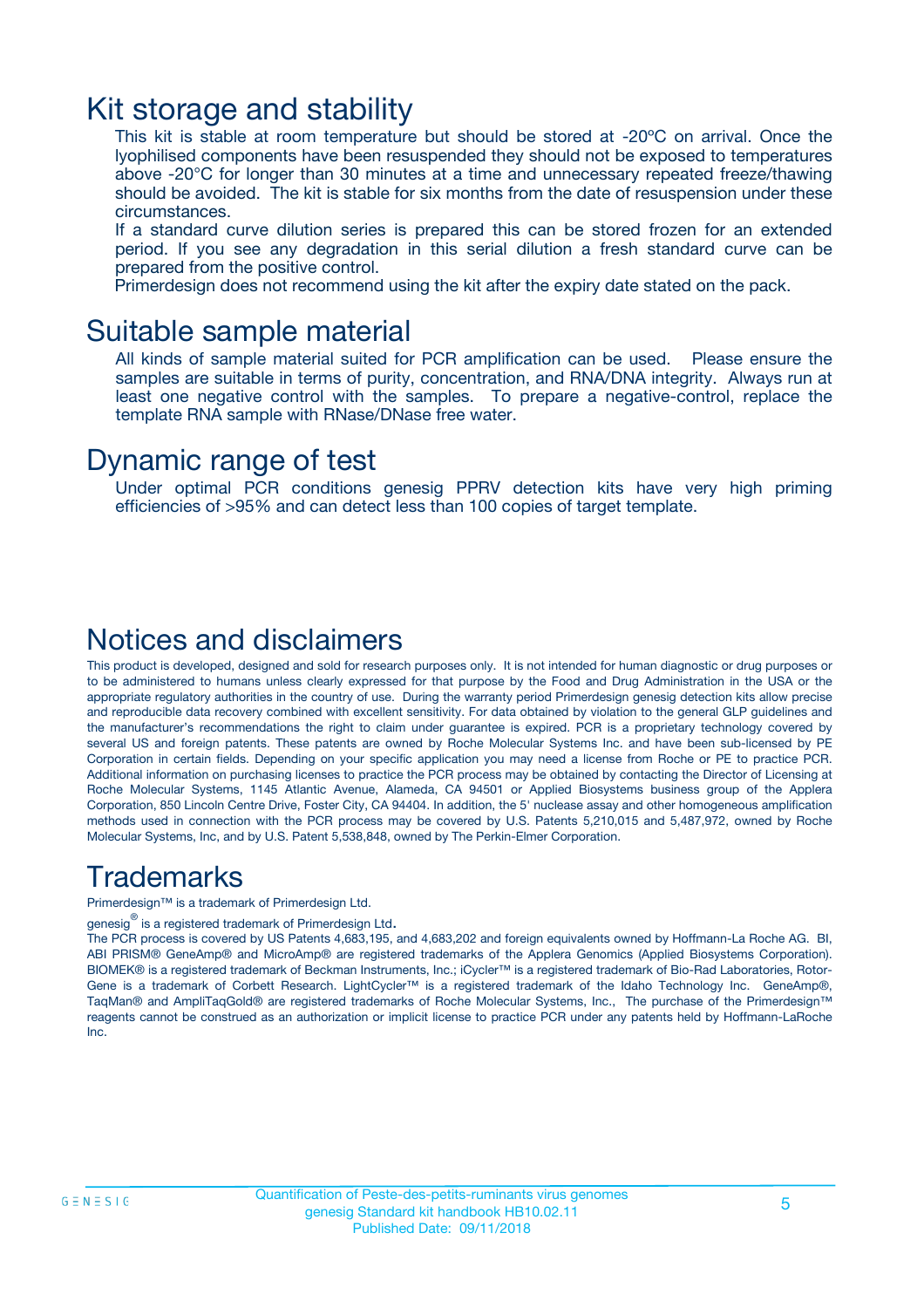# Principles of the test

#### **Real-time PCR**

A PPRV specific primer and probe mix is provided and this can be detected through the FAM channel.

The primer and probe mix provided exploits the so-called TaqMan® principle. During PCR amplification, forward and reverse primers hybridize to the PPRV cDNA. A fluorogenic probe is included in the same reaction mixture which consists of a DNA probe labeled with a 5`-dye and a 3`-quencher. During PCR amplification, the probe is cleaved and the reporter dye and quencher are separated. The resulting increase in fluorescence can be detected on a range of qPCR platforms.

#### **Positive control**

For copy number determination and as a positive control for the PCR set up, the kit contains a positive control template. This can be used to generate a standard curve of PPRV copy number / Cq value. Alternatively the positive control can be used at a single dilution where full quantitative analysis of the samples is not required. Each time the kit is used, at least one positive control reaction must be included in the run. A positive result indicates that the primers and probes for detecting the target PPRV gene worked properly in that particular experimental scenario. If a negative result is obtained the test results are invalid and must be repeated. Care should be taken to ensure that the positive control does not contaminate any other kit component which would lead to false-positive results. This can be achieved by handling this component in a Post PCR environment. Care should also be taken to avoid cross-contamination of other samples when adding the positive control to the run. This can be avoided by sealing all other samples and negative controls before pipetting the positive control into the positive control well.

#### **Negative control**

To validate any positive findings a negative control reaction should be included every time the kit is used. For this reaction the RNase/DNase free water should be used instead of template. A negative result indicates that the reagents have not become contaminated while setting up the run.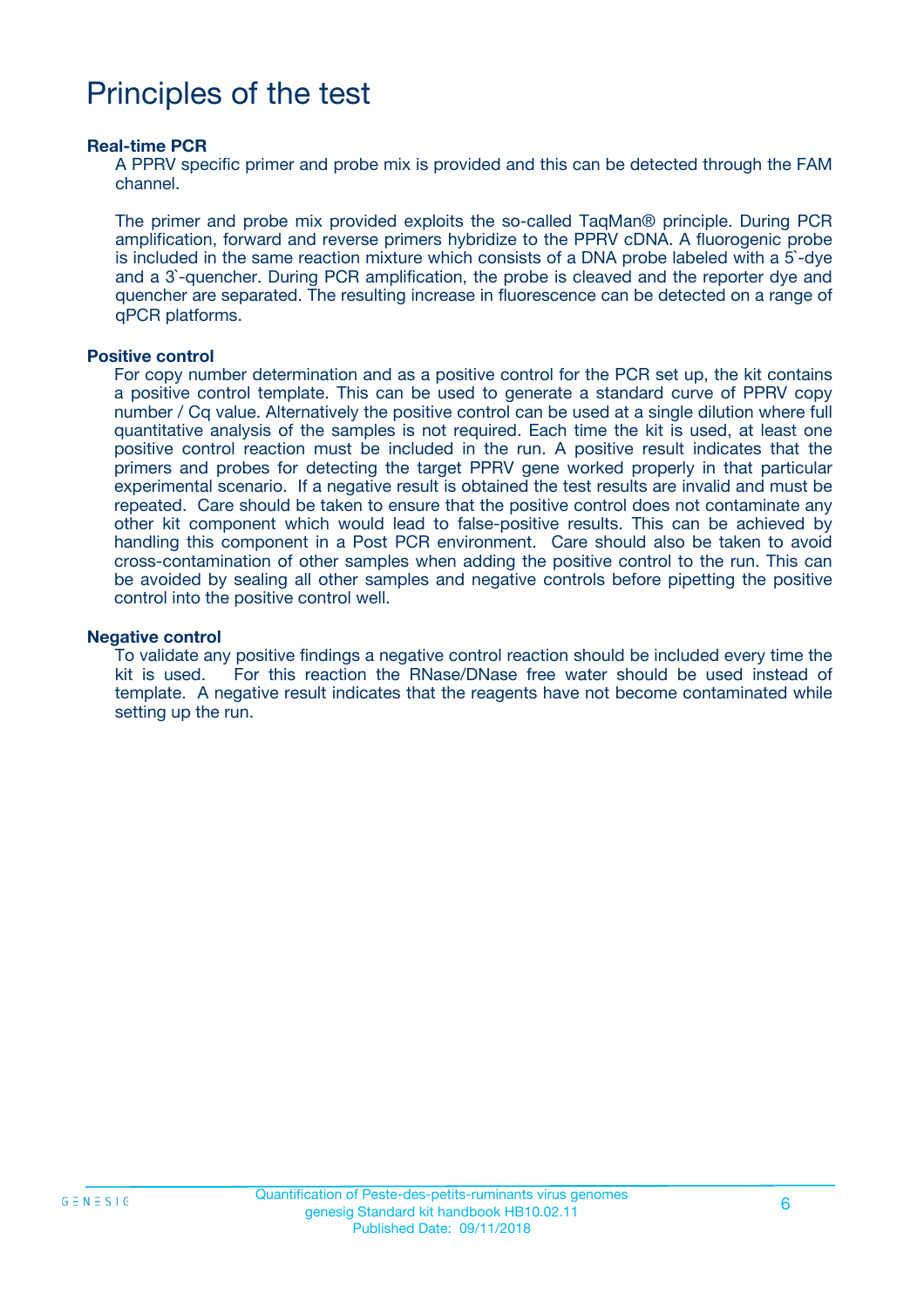### Resuspension protocol

To minimize the risk of contamination with foreign DNA, we recommend that all pipetting be performed in a PCR clean environment. Ideally this would be a designated PCR lab or PCR cabinet. Filter tips are recommended for all pipetting steps.

#### **1. Pulse-spin each tube in a centrifuge before opening.**

This will ensure lyophilised primer and probe mix is in the base of the tube and is not spilt upon opening the tube.

#### **2. Resuspend the kit components in the RNase/DNase free water supplied, according to the table below:**

To ensure complete resuspension, vortex each tube thoroughly.

| Component - resuspend in water | <b>Nolume</b> |
|--------------------------------|---------------|
| <b>Pre-PCR pack</b>            |               |
| PPRV primer/probe mix (BROWN)  | $165$ $\mu$   |

#### **3. Resuspend the positive control template in the template preparation buffer supplied, according to the table below:**

To ensure complete resuspension, vortex the tube thoroughly.

| Component - resuspend in template preparation buffer |         |  |
|------------------------------------------------------|---------|--|
| <b>Post-PCR heat-sealed foil</b>                     |         |  |
| <b>PPRV Positive Control Template (RED)</b> *        | .500 ul |  |

\* This component contains high copy number template and is a VERY significant contamination risk. It must be opened and handled in a separate laboratory environment, away from the other components.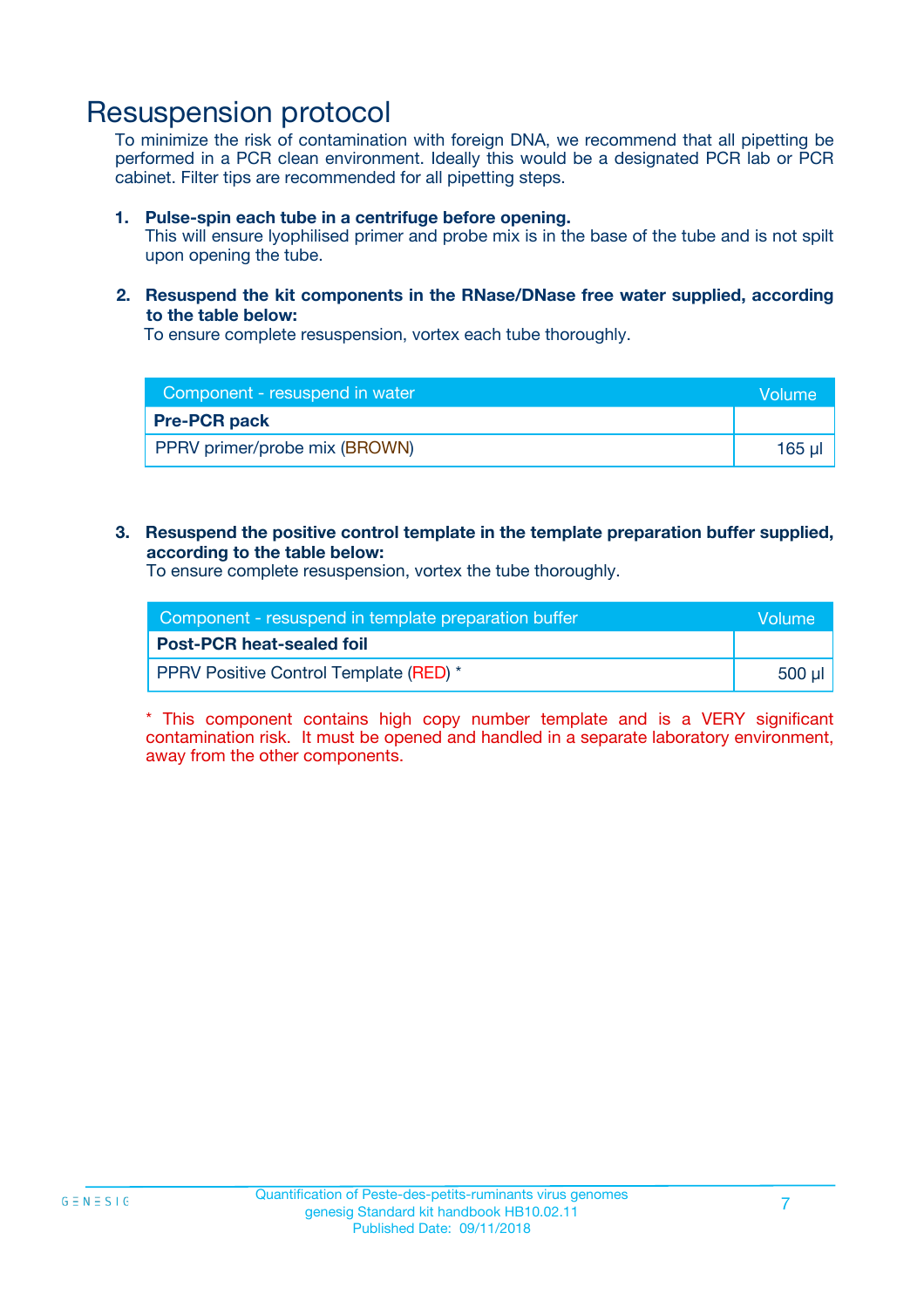## OneStep RT-qPCR detection protocol

A OneStep approach combining the reverse transcription and amplification in a single closed tube is the preferred method. If, however, a two step approach is required see page 10.

#### **For optimum performance and sensitivity.**

All pipetting steps and experimental plate set up should be performed on ice. After the plate is poured proceed immediately to the OneStep amplification protocol. Prolonged incubation of reaction mixes at room temperature can lead to PCR artifacts that reduce the sensitivity of detection.

**1. For each RNA sample prepare a reaction mix according to the table below:** Include sufficient reactions for positive and negative controls.

| Component                                                    | Volume   |
|--------------------------------------------------------------|----------|
| oasig OneStep or PrecisionPLUS OneStep 2X RT-qPCR Master Mix | 10 µl    |
| PPRV primer/probe mix (BROWN)                                | 1 µl     |
| <b>RNase/DNase free water (WHITE)</b>                        | $4 \mu$  |
| <b>Final Volume</b>                                          | $15 \mu$ |

- **2. Pipette 15µl of this mix into each well according to your qPCR experimental plate set up.**
- **3. Pipette 5µl of RNA template into each well, according to your experimental plate set up.**

For negative control wells use 5µl of RNase/DNase free water. The final volume in each well is 20ul.

**4. If a standard curve is included for quantitative analysis prepare a reaction mix according to the table below:**

| Component                                                    | Volume |
|--------------------------------------------------------------|--------|
| oasig OneStep or PrecisionPLUS OneStep 2X RT-qPCR Master Mix | 10 µl  |
| PPRV primer/probe mix (BROWN)                                | 1 µI   |
| <b>RNase/DNase free water (WHITE)</b>                        | 4 µl   |
| <b>Final Volume</b>                                          | 15 ul  |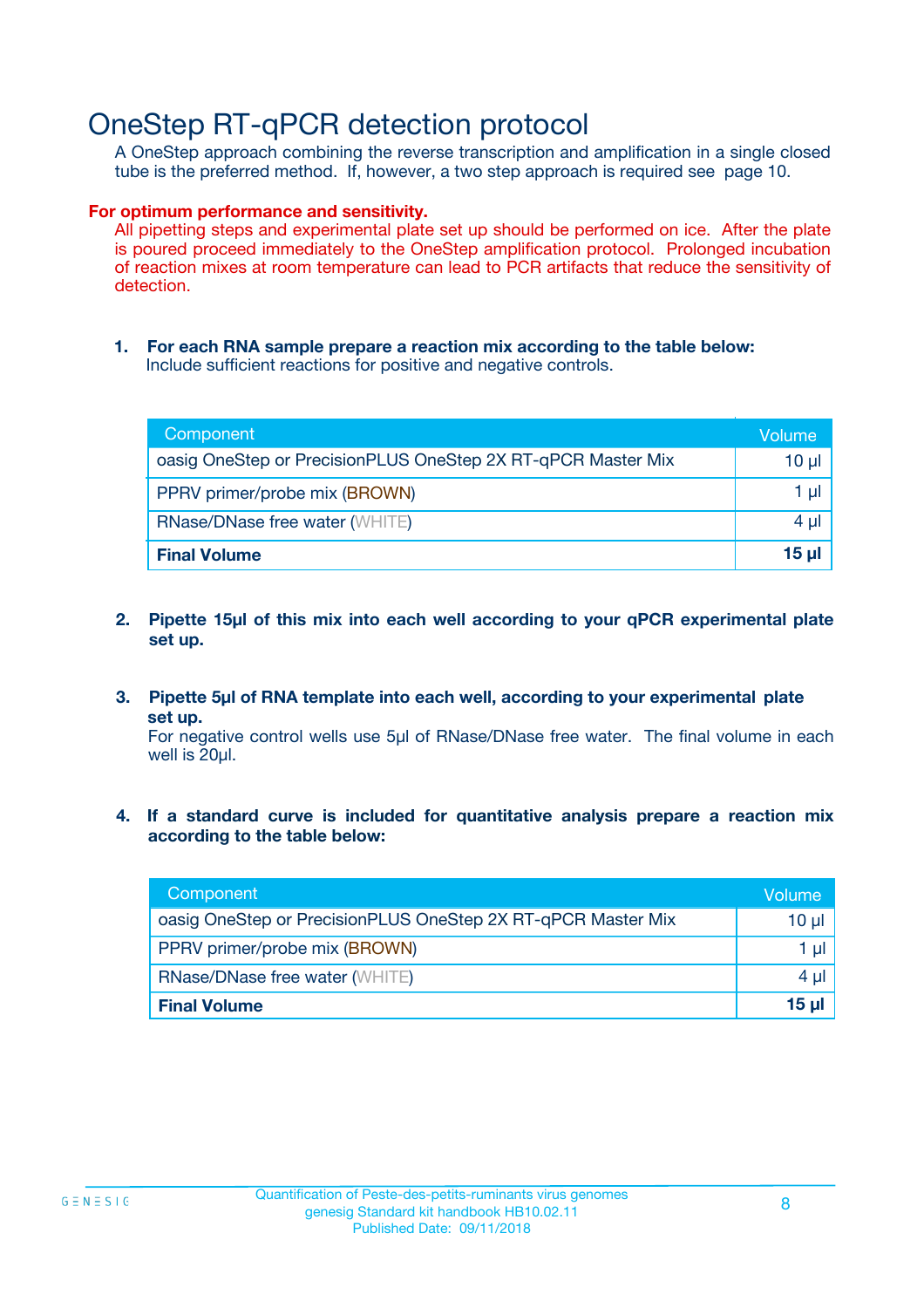#### **5. Preparation of standard curve dilution series**

- 1) Pipette 90µl of template preparation buffer into 5 tubes and label 2-6
- 2) Pipette 10µl of Positive Control Template (RED) into tube 2
- 3) Vortex thoroughly
- 4) Change pipette tip and pipette 10µl from tube 2 into tube 3
- 5) Vortex thoroughly

Repeat steps 4 and 5 to complete the dilution series

| <b>Standard Curve</b>         | <b>Copy Number</b>     |
|-------------------------------|------------------------|
| Tube 1 Positive control (RED) | $2 \times 10^5$ per µl |
| Tube 2                        | $2 \times 10^4$ per µl |
| Tube 3                        | $2 \times 10^3$ per µl |
| Tube 4                        | $2 \times 10^2$ per µl |
| Tube 5                        | 20 per $\mu$           |
| Tube 6                        | 2 per µl               |

**6. Pipette 5µl of standard template into each well for the standard curve according to your plate set up**

The final volume in each well is 20ul.

# OneStep RT-qPCR amplification protocol

Amplification conditions using oasig OneStep or PrecisionPLUS OneStep 2X RT-qPCR Master Mix.

|             | <b>Step</b>                  | <b>Time</b>      | <b>Temp</b>    |
|-------------|------------------------------|------------------|----------------|
|             | <b>Reverse Transcription</b> | $10 \text{ min}$ | 55 °C          |
|             | Enzyme activation            | 2 min            | $95^{\circ}$ C |
| Cycling x50 | Denaturation                 | 10 <sub>s</sub>  | $95^{\circ}$ C |
|             | <b>DATA COLLECTION *</b>     | 60 s             | $60^{\circ}$ C |

\* Fluorogenic data should be collected during this step through the FAM channel